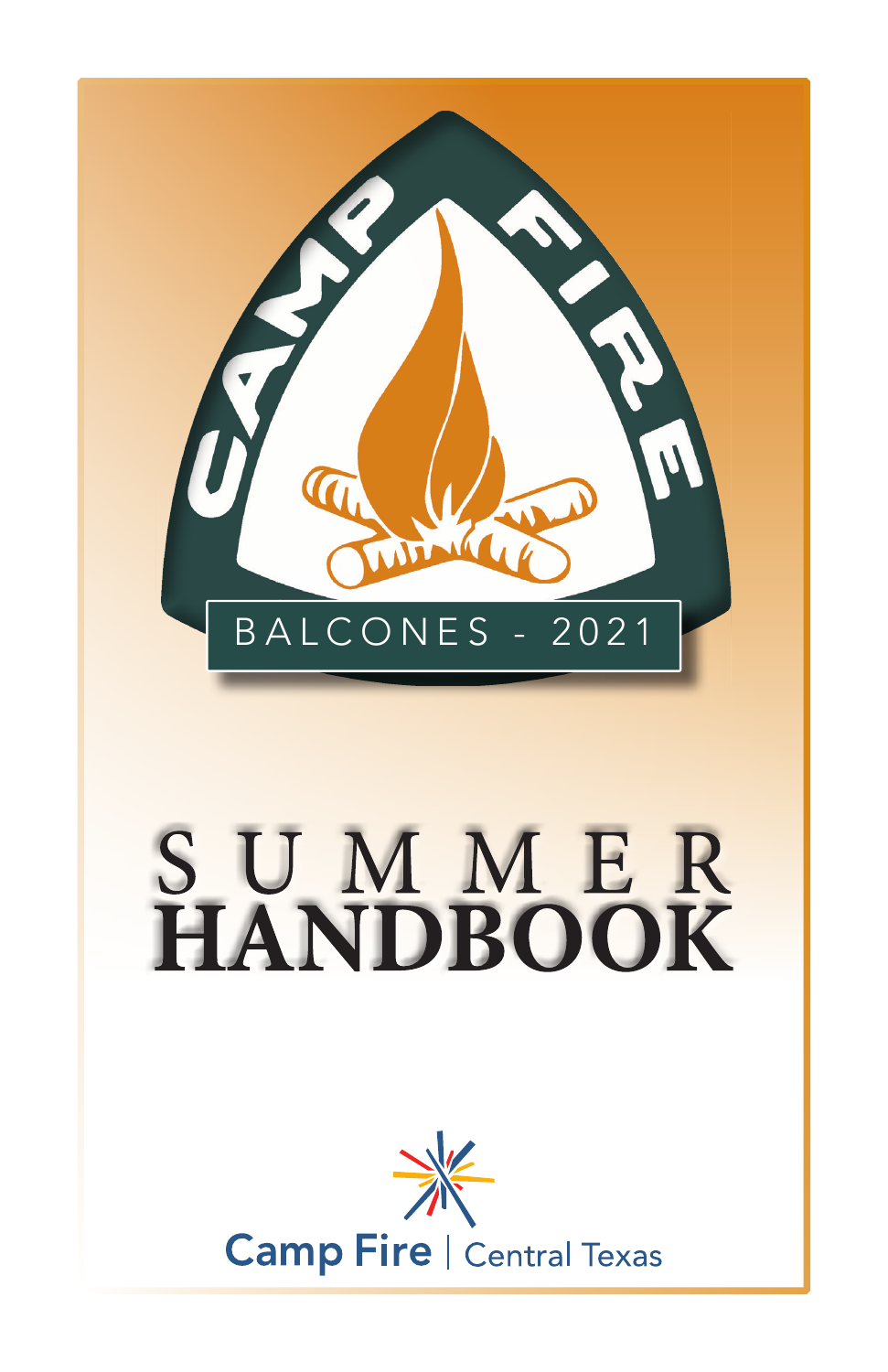At Camp Fire we will continue to follow the processes we have put in place for the summer to help prevent the spread of COVID-19.

- 1. All campers and staff will wear masks unless eating, swimming, or boating.
- 2. All campers will be screened upon arrival each morning. This includes temp. checks, and parents will complete the screening questionaire each morning.
- 3. Campers will be grouped at the beginning of the week based upon how they arrive to camp. If they ride in a van, thats the group they are in. Campers dropped off at camp will remain with the group they arrive with on the first day. Example. As kids arrive to camp by parents on Monday. They will be assigned a group with a counselor. When that group is full, we will begin filling the next group. No campers will be moved from group to group.
- 4. Campers will not be changing clothes at camp. Swimsuits should be worn under clothing or campers could wear rash guards etc.
- 5. Campers will need to bring their own water bottle. We will have water stations for water refill. We can not loan out water bottles this year and parents will be called to bring another bottle. It is not safe to be without water in the heat.
- 6. Campers will be expected to maintain 6 feet of separation whenever feasible. We recognize that is not always possible but it is our goal.
- 7. Campers will be in groups of 10 campers and two instructors under most circumstances. The exception will be during lunch when counselors will relieve each other for breaks.
- 8. Do not send a camper to camp if anyone in the family has symptoms, has tested positive in the last 14 days or is awaiting a test result.
- 9. We are not able to give refunds due to COVID illness or other illness.
- 10. Please don't hesitate to call Barb Dunnam 479.685.8730 with any questions or concerns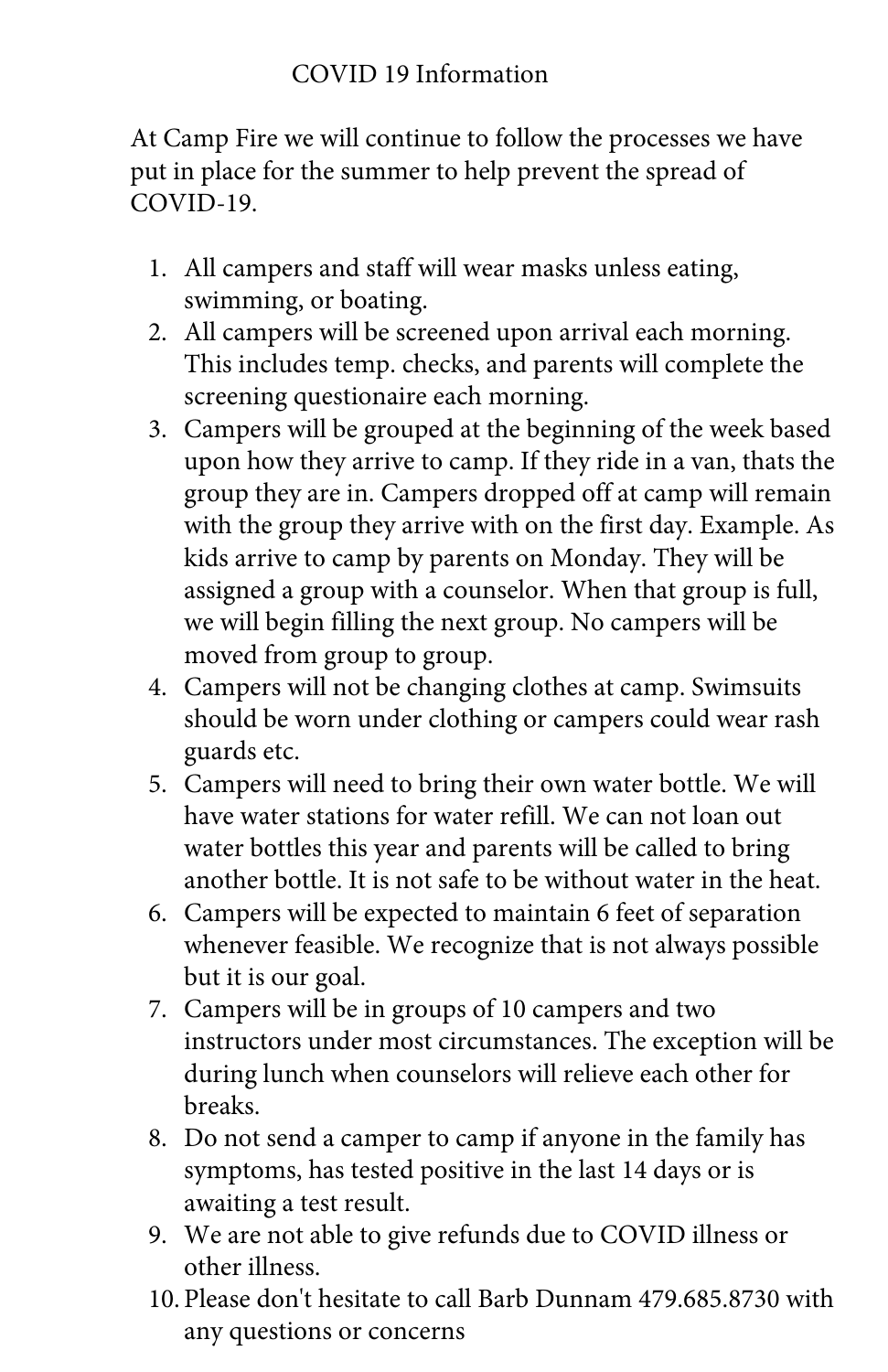

## *Welcome to Summer Camp!*

 We are excited to have your child join us as we begin a new summer of Camp Balcones at Emma Long Park. The information provided is to help you gain a better understanding of how camp is structured and what to expect for your campers summer fun.

*Please do not hesitate to reach out with any questions.* 

Contacting camp - Please use the CAMP PHONE. This phone will be used as your main communication during the summer. Please do not ask counselors for cell phone numbers. It detracts from the time that is spent with our campers. This number will be provided via email.

Arrival and Departure - There are two possibilities for camp arrival and departure. The first is traditional drop off and pick up by parents at Camp Balcones. Parents may pickup or drop off between 8:00 am and 3:00 pm each day.

Drop off: simply bring your camp kid to camp and log in with the counselors on duty. *Drop off* is at the PAVILLION. The PAVILLION is to the left right before you reach the entrance/pay station at the park entrance.

Drop off at Van Stops are during posted route times.

Pick up: you MUST go to the Pavillion A staff member will locate your camper by schedule on the property and have them brought to you. *Parents must pickup campers at the* Pavillion *only*.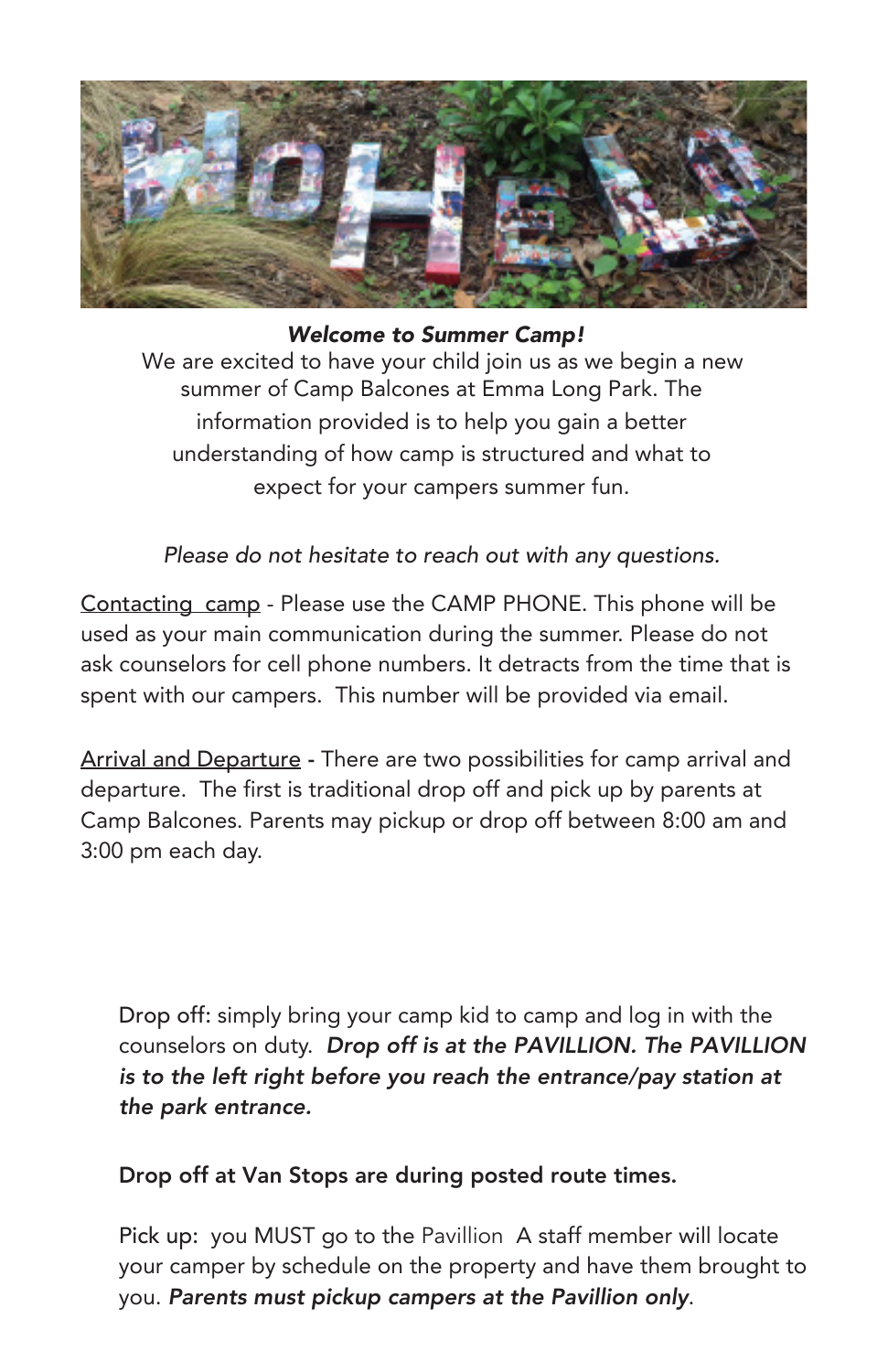

Tentative Schedule *This schedule can change but is provided as a guideline.* 

Campers Arrive

First Activity Period First Activity Period Ends Lunch Second Activity Period Begins Second Activity Period Ends Snack Vans Depart End of Day

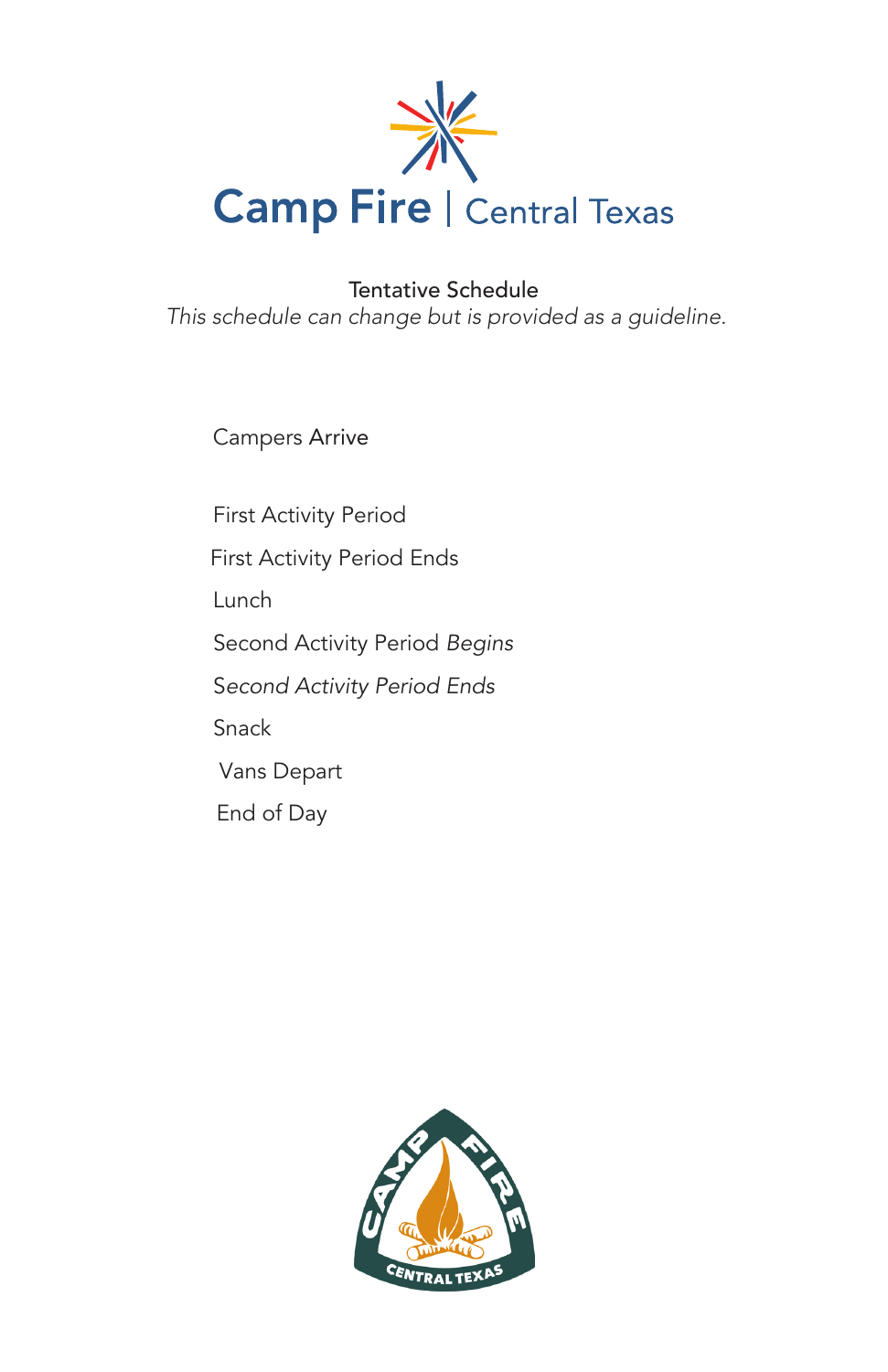## Activity Period Sessions

Swimming/ Waterfront - During Swimming or Waterfront, your camper will be on the water. They will be exposed to Canoeing and Kayaking during the week as well as having a daily opportunity to swim.

Art - Campers will participate in Art as an integrated activity rather than a stand alone program.

Archery/Outdoor Games We will provide weekly exposure to Archery.

Science/Outdoor Programs During Science and Outdoor programs your camper will be hiking,exploring the park and learning weekly theme specific subject matter that gives them a broad under-standing of how we all fit in this amazing ecosystem that is earth.

Additionally, during each day your camper will participate in Council Circle. It is a time for building the spirit and intent of Camp Fire to help each of our kids Find the Spark, Lift Their Voice and Discover who THEY ARE. Your camper will have time during each day to reflect on their experiences.

Van Routes We do our best to remain on schedule and ask that you help as well. We must depart our locations on time each day. Please ensure you drop off PRIOR to scheduled departure or it can make us late for other parents.

> *Thank you for joining Camp Fire! We are happy to welcome you to the family.*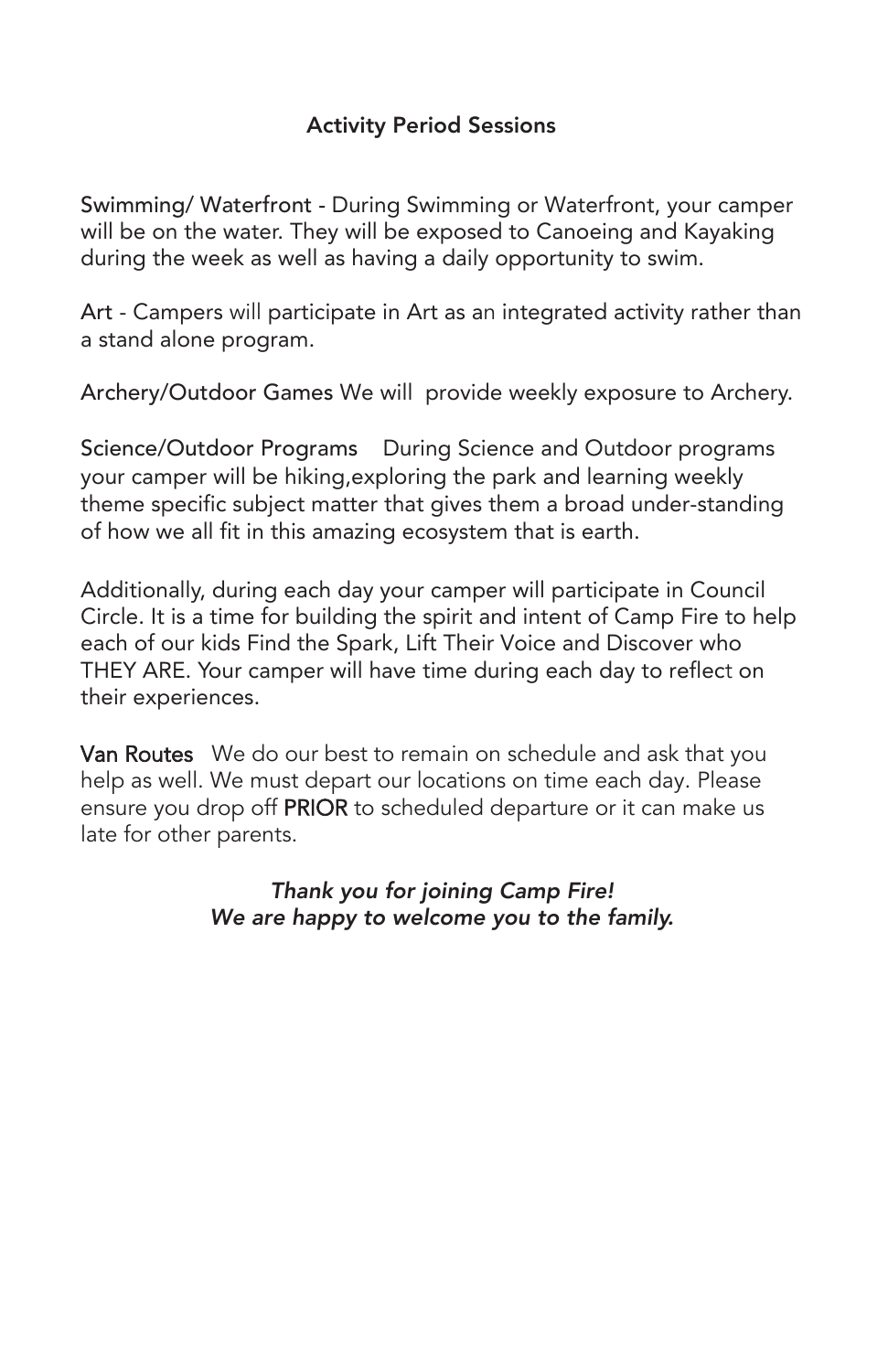Discipline Measures - The measure taken will be determined at the time of the incident. The following are some measures used.

• CORRECTION - Camper is reminded of the rules and is asked once again to follow them.

• SAFE PLACE - Campers is asked to take a break (no longer than 15 minutes) in order to cool-off and calm down. This may not be possible on the trail or in certain program locations

• COMMUNICATION WITH PARENTS - Serious problems will be conveyed to the parent immediately by phone. Small problems will be communicated at the end of the camp day. Parents also may be informed of any "safe place" period administered.

• SUSPENSION/WITHDRAWAL - Serious or continuing problems may result in suspension and/or immediate withdrawal. This de-termination is made by the camp director. Camp Fire may refuse a childs participation based upon behavior or communication with parents. Behavior that jeopardizes the safety or participation of others will not be tolerated.

## • Note: No refund will be issued for suspension or removal from Camp by Camp Fire or parents.

Personal Belongings - Personal items should be left at home as they can get lost, stolen, or broken. Any items brought in must have prior approval by the camp director. Camp Fire of Central Texas is not responsible for any items lost or damaged. Please do not bring money to camp.

Phones - Youth may not use phones during the camp day.

Lost and Found - Items not claimed by Friday of the current week will be given to charity.

Clothing - The campers are outside for the majority of the day, so please dress the campers according to the weather. All campers must wear appropriate closed toed footwear to camp. Be advised we are in a natural environment outdoors. This means snakes and hazards may be present and closed toed shoes, as well as footwear that can be worn in the water are required.

Appropriate Footwear - Our camp is a outdoor nature based camp. Campers MUST wear closed toe shoes each day. No san-dals or flip flops allowed at any time. Please label all articles of clothing with family name.